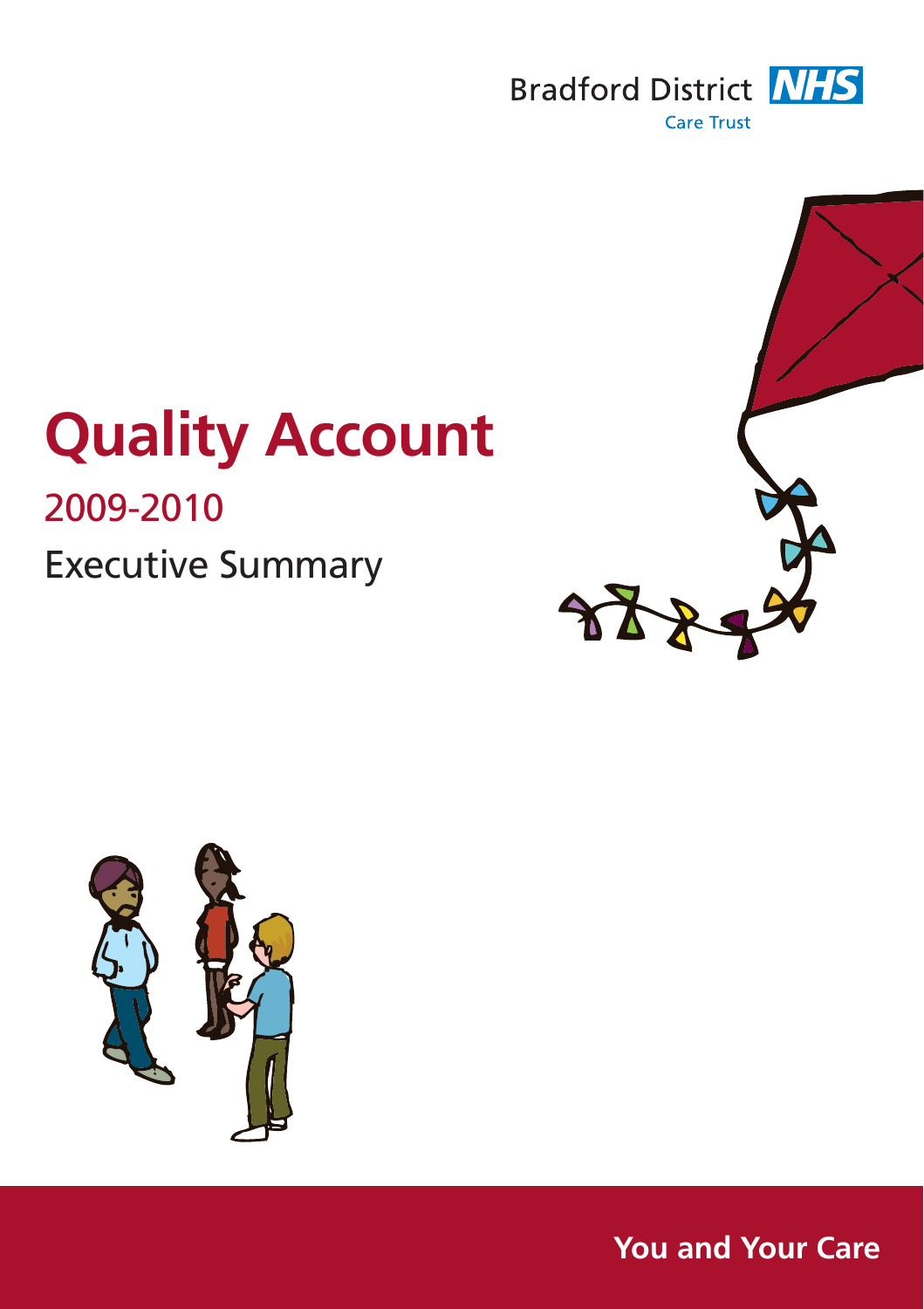### Introduction by Chair and Chief Executive

### Welcome to the Executive Summary of Bradford District Care Trust's Quality Account for 2009 – 2010.

We welcome the opportunity of producing our first annual report to the public about the quality of services we provide. The Department of Health guidelines require the Trust to use a Quality Account to help the public, patients/service users and others with an interest in our service to understand the following:

- What our organisation is doing well
- Where improvements in service quality are required
- What our shared priorities for improvement are for the coming year; and
- How we have involved service users. carers, staff and others with an interest in our organisation in choosing those priorities for improvement.

By adhering to the Department of Health guidelines for producing Quality Accounts the full Quality Accounts document is very detailed, therefore the Trust Board wanted to produce a summary of the document to make its content as accessible as possible. A copy of the full document is available at http://www.bdct.nhs.uk/communications/ne ws/publications/quality-account.php together with a simpler easy read version.

This last year has been a particularly busy one for the Trust in which we feel we have made big steps towards improving and assuring the quality of services for service users and carers. A revised set of values for the organisation have been developed that reflect the ongoing commitment of the Trust Board and our staff to ensure that quality is central to our strategies and improvement plans.





Barry Seal Chair

Simon Large Chief Executive

These are:

- Respect
- **Openness**
- **Improvement**
- **Excellence**
- **Together**

It is our mission to be one of the country's leading integrated mental health and learning disability providers improving lives through delivery of high quality care in partnership across our diverse communities, available locally to meet individual needs and achieve excellence in service user experience.

As an organisation we always strive to include service users and carers in our work and we are delighted in how service users, carers, staff and other key stakeholders have worked together in agreeing the priorities for improvement and indicators of quality set out within the Quality Account. We are pleased that the Quality Account contains positive feedback regarding the effective involvement in its development process.

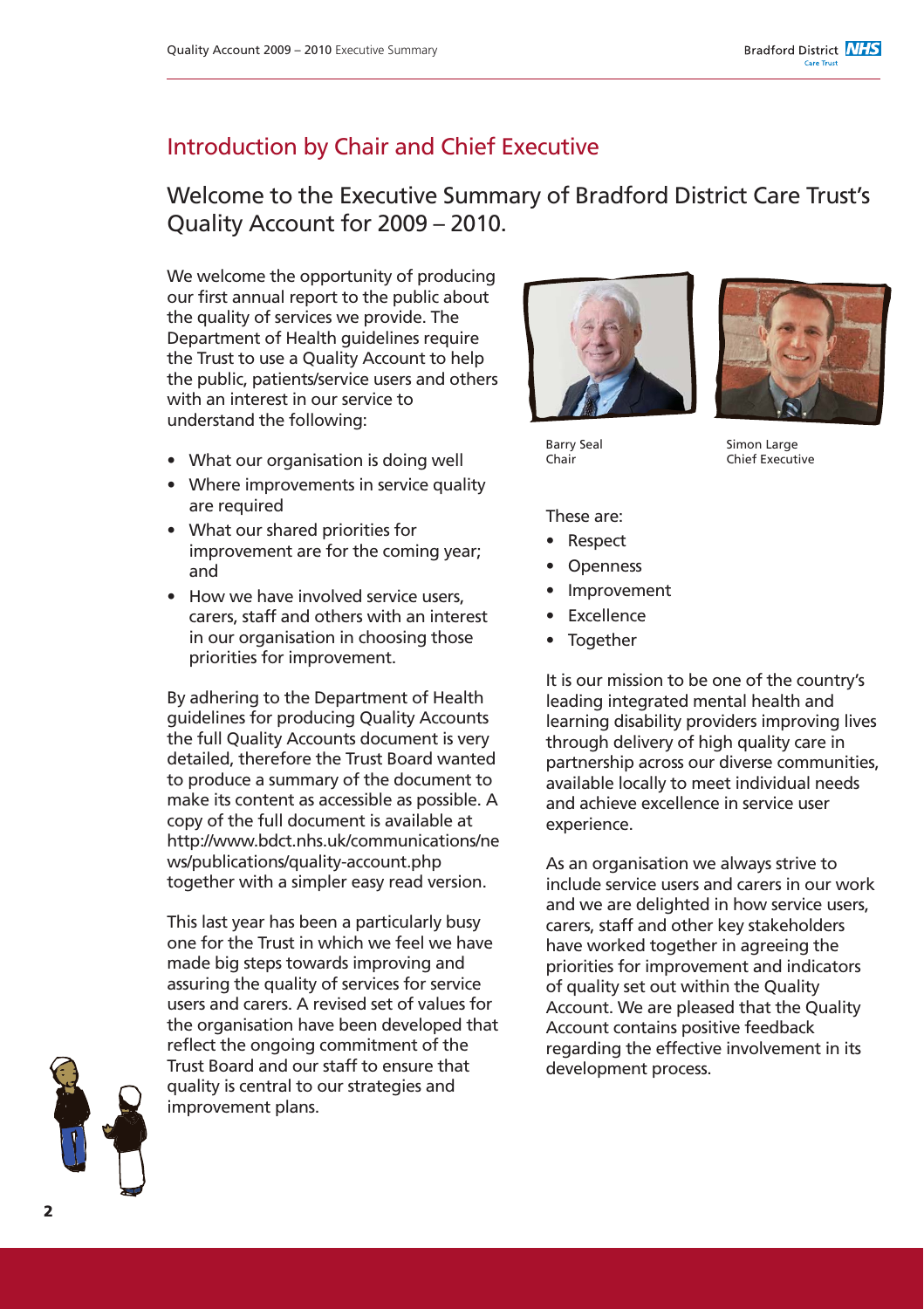**Bradford District NHS** 

### Review of Quality Performance

Throughout the year we have worked hard to make continuous improvements in the quality of our services. We have done this by establishing rigorous processes and systems that monitor the information we collect about our services. This knowledge is then used to drive up standards in the safety and effectiveness of our services and in the experience of our service users when using them. Below are a number of service improvements, fuller details are contained within the Quality Account.

**• Leadership development across all care groups –** 

We are improving the quality of leadership through initiatives like the Exciting Futures Programme. This programme supports the further development of leadership competencies and links staff with service users and carers in the delivery of a range of community projects.

**• Child & Adolescent Mental Health Services (CAMHS) –**

A review of CAMHS services using the lean methodology has taken place. The outcomes of the review will result in an improved skill mix, distribute resources more equitably across the service, provide greater flexibility to meet the needs of clients and improve client access across all CAMHs services.

### **• Low Secure Services –**

The service has carried out a large workforce modernisation programme, called the Population Centric Project, which ensures staff profile and skill mix match the population both within and outside of the ward environment for now and the future.



Exciting Futures Team 'In touch with Art'.

**• Substance Misuse Services –** The service has relocated to a more appropriate location offering enhanced privacy for service user consultation and treatment.

**• Learning Disability Services –** There have been several external reviews showing improved Care Quality Commission ratings in residential and respite accommodation.

**• Older Peoples' Services –**

The team have improved service user experience on Duchy Court with the provision of specific male and female accommodation following the Privacy and Dignity audit.

### **• Adult Service In Patient Care –**

The Adult Mental Health Team has developed a new model for an Occupational Therapy Service with extended 12 hour/7 day access for service users. The model will provide service users with activities as part of their care following a comprehensive and holistic assessment of their individual needs. The service has been equality impact assessed at the start of the development to ensure that the needs of all communities are considered.

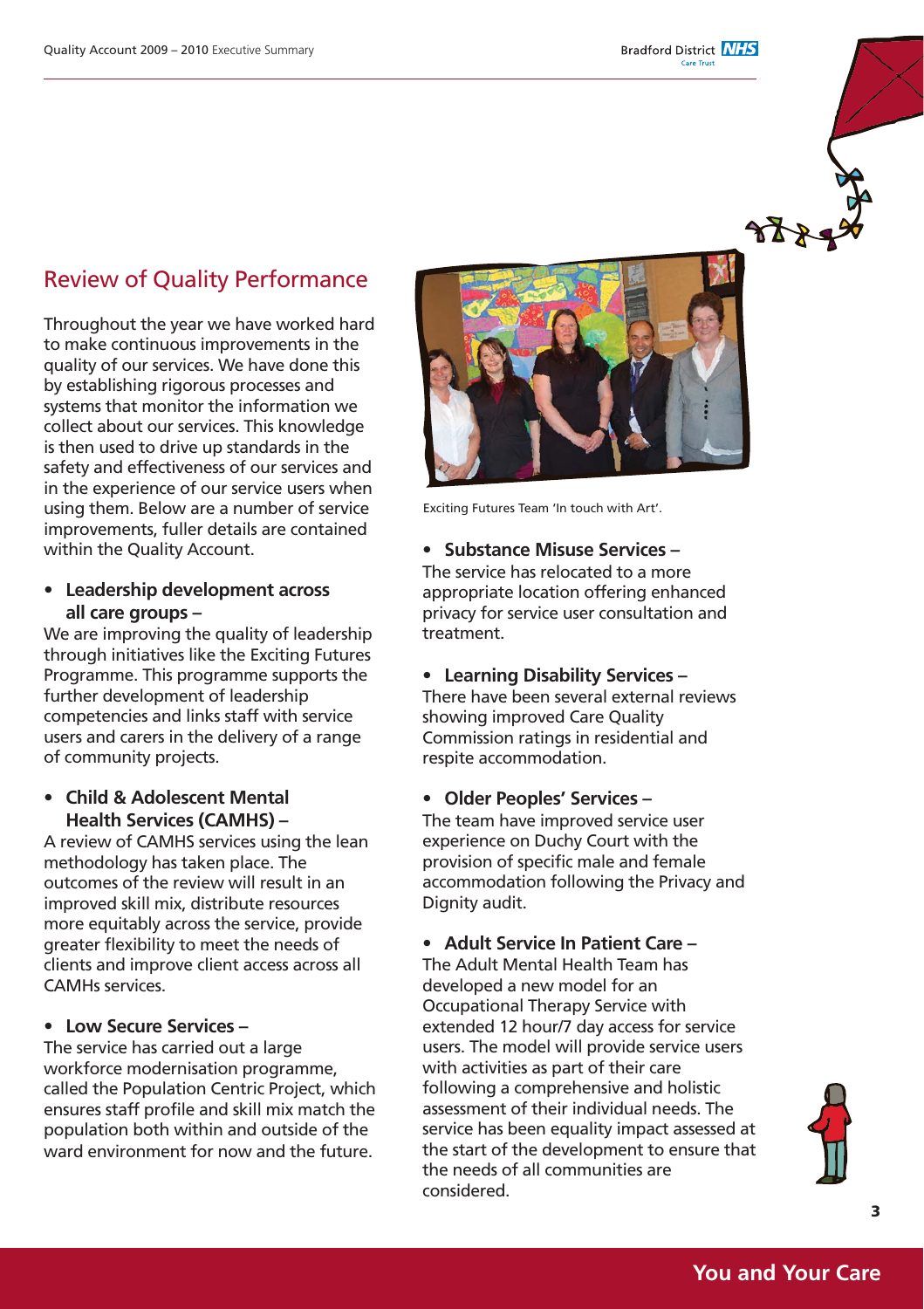### Quality Improvement – Processes

In addition to these service improvements there have been a number of improvements to the supportive processes that the Trust operates to ensure quality of services. These are in the areas of Service Governance systems, Incident and Risk Management, Safeguarding Children and Vulnerable Adults, work on swine flu, Infection Control, Privacy and Dignity, Patient Environment Action Team Assessments, Falls Assessment and Equality, Diversity and Human Rights.

### Indicators of Quality

The Quality Account guidance requires Trusts to identify at least three quality indicators for each of the quality domains of safety, effectiveness and patient experience. It is not a requirement to select quality measures from a workforce perspective but we have decided to add in a further domain to ensure we are looking at this important indicator of quality service delivery.

Along with our stakeholders we have selected 17 indicators to report on to demonstrate how we are doing in relation to the quality of services. The following table lists those indicators and the performance recorded over the last three years. We have summarised the rationale for selection of these individual indicators, a more comprehensive account of which is provided in the full Quality Account. The table also shows the national benchmark that we are working to, where one was available.

We have developed this section to give a balance between celebrating the successes we have achieved and the areas that we feel we have room for improvement through the development of Quality Improvement Plans.

#### Table 1

| <b>Quality Domain and</b><br><b>Associated Indicators</b>                                  | <b>Rationale for Selection</b>                                                                                                                                                                                                                                    | <b>Performance</b><br>09-10 (as at) | 08/09                | 07/08                                             | <b>Benchmark</b>                       |
|--------------------------------------------------------------------------------------------|-------------------------------------------------------------------------------------------------------------------------------------------------------------------------------------------------------------------------------------------------------------------|-------------------------------------|----------------------|---------------------------------------------------|----------------------------------------|
| <b>SAFETY</b>                                                                              |                                                                                                                                                                                                                                                                   |                                     |                      |                                                   |                                        |
| Proportion of all in patients who<br>have experienced physical<br>aggression.              | The Trust has been commended for<br>its recording and analysis of<br>incidents. We continue to be<br>committed to this and have selected<br>to monitor our performance in<br>addressing incidents of assault in<br>inpatient services.                            | <b>Moderate</b><br>(31 March 2010)  | <b>Moderate</b><br>8 | <b>Moderate</b>                                   | <b>No national</b><br><b>benchmark</b> |
| (defined as assault)                                                                       |                                                                                                                                                                                                                                                                   | <b>Major</b><br>(31 March 2010)     | <b>Major</b>         | <b>Major</b>                                      | <b>No national</b><br>benchmark        |
|                                                                                            |                                                                                                                                                                                                                                                                   | Catastrophic<br>(31 March 2010)     | n                    | Catastrophic Catastrophic No national<br>$\Omega$ | <b>benchmark</b>                       |
| % Purposes of any new medications<br>explained (Community Survey<br>Quality Health report) | It is vitally important that service<br>users have the purposes of any new<br>medications explained to them so<br>that it can be used safely. We and<br>our stakeholders also feel that it is a<br>good measure of service user<br>involvement in their own care. | 73%<br>(annual result)              | 71%                  | 56%                                               | 67%                                    |

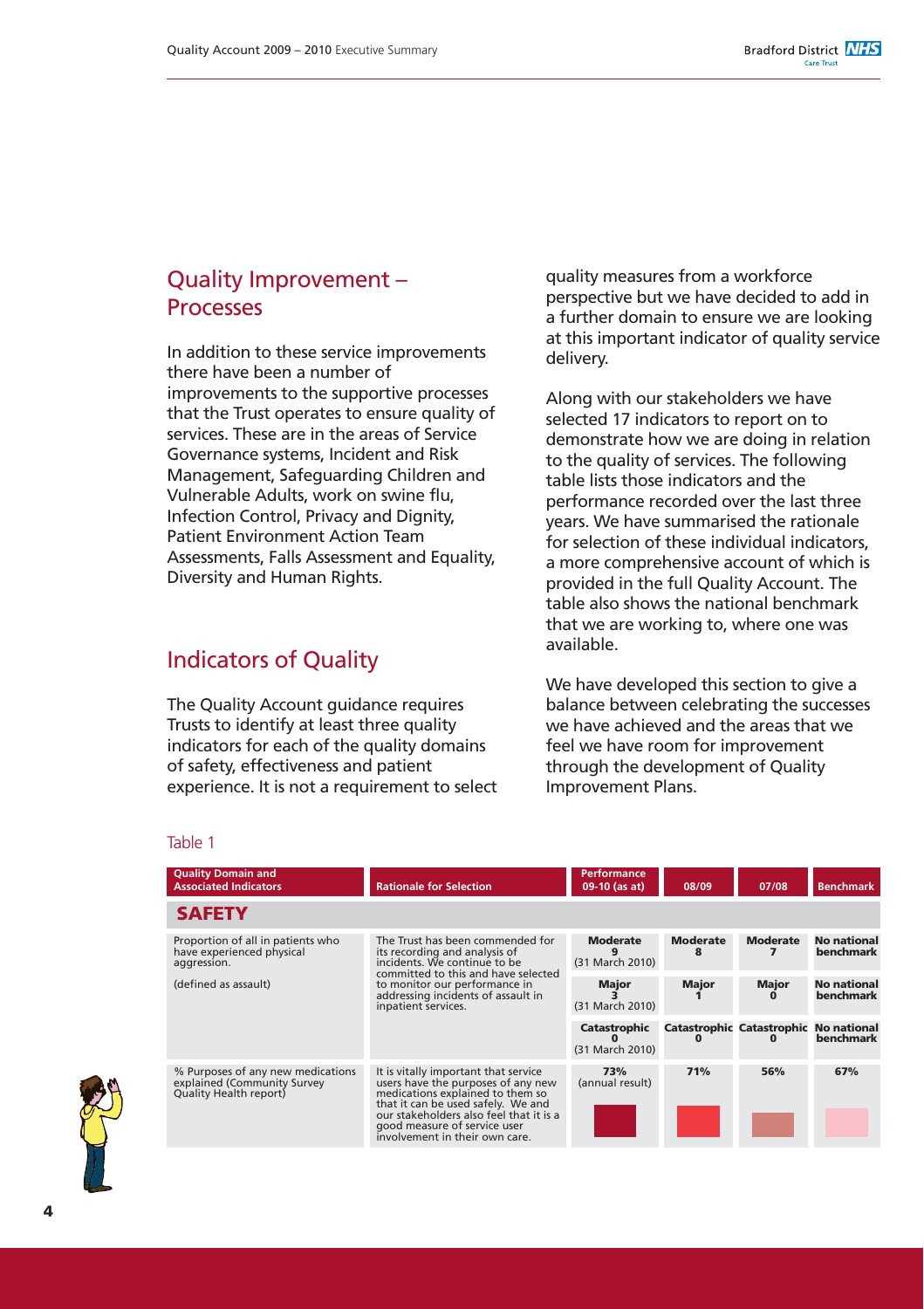$X$ 

### Table 1 continued

| <b>Quality Domain and</b><br><b>Associated Indicators</b>                                                                              | Rationale for Selection                                                                                                                                                                                      | Performance<br>09-10 (as at) | 08/09 | 07/08                   | <b>Benchmark</b> |
|----------------------------------------------------------------------------------------------------------------------------------------|--------------------------------------------------------------------------------------------------------------------------------------------------------------------------------------------------------------|------------------------------|-------|-------------------------|------------------|
| <b>EFFECTIVENESS</b>                                                                                                                   |                                                                                                                                                                                                              |                              |       |                         |                  |
| Adults in settled accommodation<br>(Learning Disabilities)                                                                             | Throughout the stakeholder<br>engagement processes it was<br>stressed that employment and<br>housing access was a key indicator of<br>wellbeing and should be included as<br>a measure of care outcome.      | 80.8%<br>(31 March 2010)     | 86.5% | <b>Not</b><br>collected | 73.2%            |
| Proportion of adults on Care<br>Programme Approach receiving<br>secondary mental health services in<br>settled accommodation           |                                                                                                                                                                                                              | 25.2%<br>(31 March 2010)     | 50.3% | <b>Not</b><br>collected |                  |
| Proportion of adults on Care<br>Programme Approach receiving<br>secondary mental health services in<br>employment                      |                                                                                                                                                                                                              | 2.8%<br>(31 March 2010)      | 5.0%  | <b>Not</b><br>collected |                  |
| Number of service users readmitted<br>to inpatient care within 28 day                                                                  | Readmission was also identified as a<br>key measure of effectiveness of care                                                                                                                                 | <b>149 service</b><br>users  |       |                         |                  |
| period                                                                                                                                 | throughout the stakeholder<br>engagement process and it was<br>agreed that this would be an<br>important measure of quality.                                                                                 | 10.9%<br>(31 March 2010)     | 11.9% | 9.8%                    |                  |
| Number of admissions to acute<br>wards that were gate kept by Crisis<br><b>Resolution / Intensive Home</b><br>Treatment teams          | The Crisis Resolution and Home<br>Treatment Teams were seen by<br>stakeholders as an important stage<br>in the care pathway and we feel that<br>access to this support should be<br>monitored.               | 92.6%<br>(31 March 2010)     | 90.0% | <b>Not</b><br>collected |                  |
| <b>PATIENT EXPERIENCE</b>                                                                                                              |                                                                                                                                                                                                              |                              |       |                         |                  |
| % Patients given enough time to<br>discuss their condition and treatment<br>(score from Community Survey<br>Quality Health report)     | Service users feeling involved and<br>informed in all aspects of their care<br>was a high priority for quality<br>identified through our stakeholder<br>events.                                              | 64%<br>(annual result)       | 73%   | 71%                     | 69%              |
| % Definitely have enough say in<br>decisions about care and treatment<br>(overall rating - Community Survey<br>Quality Health report)  |                                                                                                                                                                                                              | 47%<br>(annual result)       | 42%   | 38%                     | 43%              |
| % Patients treated with respect and<br>dignity (from Community Survey<br>Quality Health report)                                        | The Trust aims to be a leader in<br>equality, diversity and human rights<br>and therefore the work in the<br>privacy and dignity action plan needs<br>to be monitored as part of our<br>quality work.        | 84%<br>(annual result)       | 87.5% | 86%                     | 84%              |
| % Have the number of someone<br>from local mental health services to<br>phone out of hours (Community<br>Survey Quality Health report) | To maximise service user access to<br>out of hours support through<br>redesigns and developments in our<br>services. We have included this<br>indicator so that we can monitor the<br>progress of this work. | 42%<br>(annual result)       | 48%   | 51%                     | 47%              |

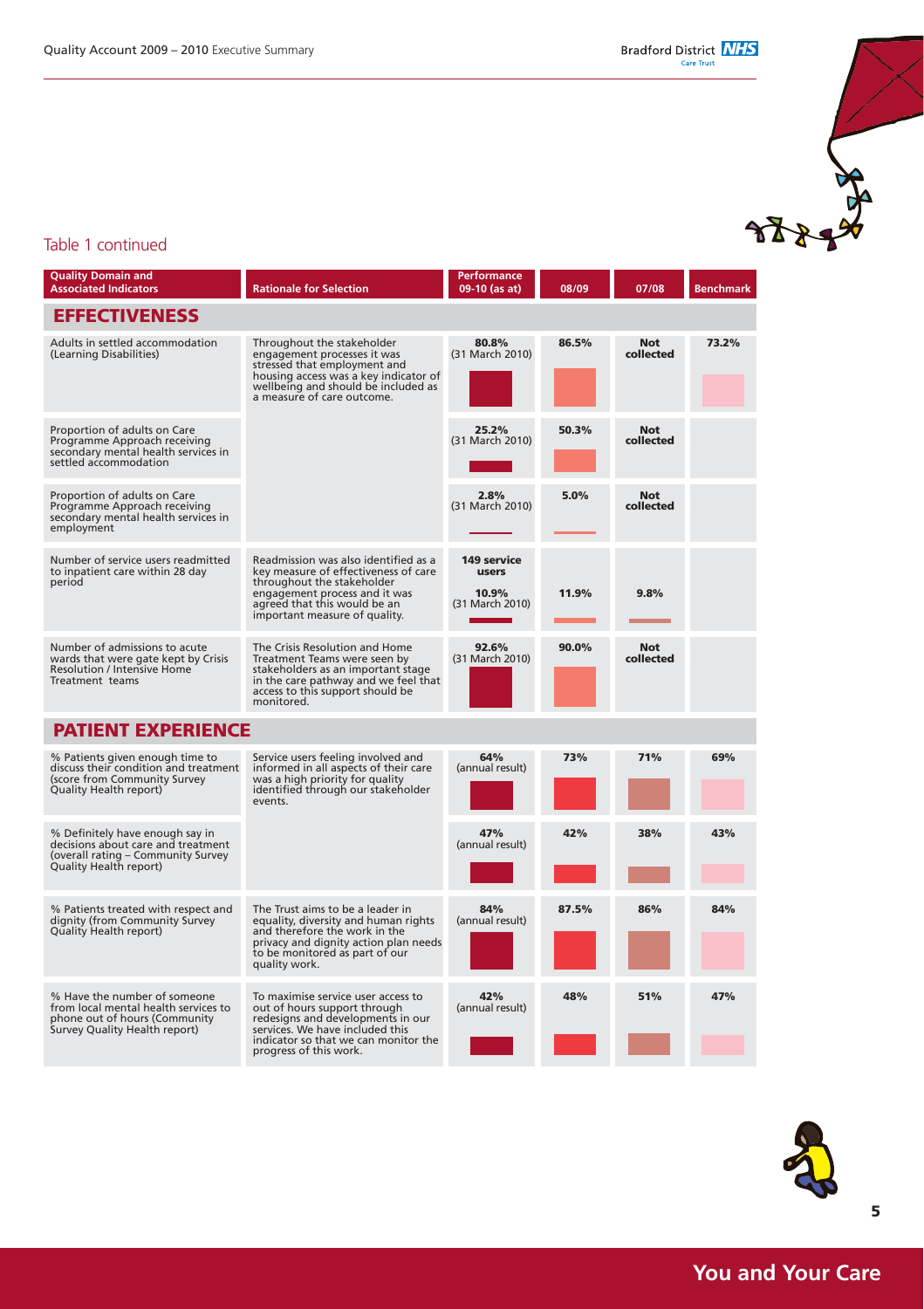#### Table 1 continued

| <b>Quality Domain and</b><br><b>Associated Indicators</b>                                                              | <b>Rationale for Selection</b>                                                                                                                                                                                                                                                                                                       | Performance<br>09-10 (as at) | 08/09 | 07/08                          | <b>Benchmark</b>                                                                                                           |
|------------------------------------------------------------------------------------------------------------------------|--------------------------------------------------------------------------------------------------------------------------------------------------------------------------------------------------------------------------------------------------------------------------------------------------------------------------------------|------------------------------|-------|--------------------------------|----------------------------------------------------------------------------------------------------------------------------|
| <b>WORKFORCE</b>                                                                                                       |                                                                                                                                                                                                                                                                                                                                      |                              |       |                                |                                                                                                                            |
| The extent to which the Trust values<br>my work (NHS Staff Survey)                                                     | During 2009 the Trust developed a<br>new set of values, a set of leadership<br>competencies and a training<br>programme to further develop our<br>workforce. Although not required<br>within the quality account, our<br>stakeholders agreed these indicators<br>will help to measure the impact of<br>these and other developments. | 37%<br>(Annual result)       | 38%   | 35%                            | 34%                                                                                                                        |
| My immediate manager helps me to<br>find a good work life balance (NHS<br>Staff Survey)                                |                                                                                                                                                                                                                                                                                                                                      | 63%<br>(Annual result)       | 66%   | 61%                            | 61%                                                                                                                        |
| Staff believing the Trust provides<br>equal opportunities for career<br>progression or promotion (NHS Staff<br>Survey) |                                                                                                                                                                                                                                                                                                                                      | 90%<br>(Annual result)       | 82%   | 60%                            | 88%                                                                                                                        |
| % of staff with up to date<br>mandatory training - Fire Training                                                       | It was viewed by our stakeholders<br>that it is integral to the quality of<br>our services that our workforce is up<br>to date with training.                                                                                                                                                                                        | 75.6%                        | 45.6% | <b>Not</b><br><b>Collected</b> | <b>National</b><br>target<br>100%                                                                                          |
| % of staff with up to date<br>mandatory training - Other<br><b>Mandatory Training</b>                                  |                                                                                                                                                                                                                                                                                                                                      | 61.2%<br>(31 March 2010)     | 27.2% | <b>Not</b><br><b>Collected</b> | <b>No national</b><br>target /<br>benchmark                                                                                |
| % of staff with an in date appraisal                                                                                   | Appraisal is a key mechanism for<br>engaging with staff and although<br>the Trust is above the national<br>average in carrying out these, we<br>and our stakeholders feel the<br>effective delivery of staff appraisal<br>contributes to overall quality of<br>services.                                                             | 92.1%<br>(31 March 2010)     | 80.5% | 74.6%                          | 70% (2008<br><b>National</b><br>average for<br><b>Mental</b><br>Health/<br><b>Learning</b><br><b>Disability</b><br>Trusts) |

Please note that these figures were collected on the dates listed above and as a result of time delay in paper based systems e.g. incident reporting, may be slightly under the final 'to date' figures.



**6**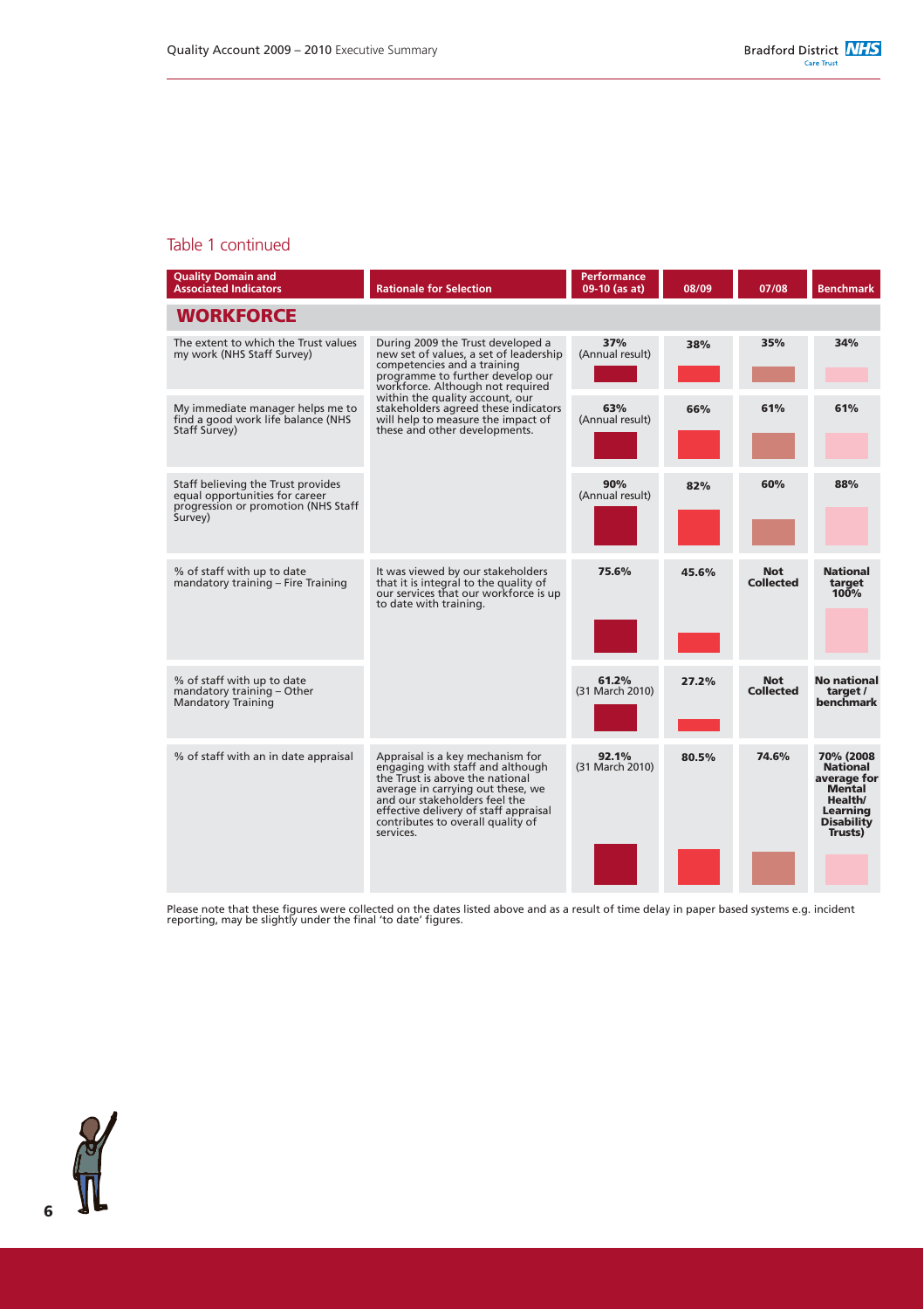### Priorities for Improvement  $2010 - 2011$

The Department of Health's Quality Account Guidance specifies that we should pick between three to five improvement priorities to work on in the forthcoming year.

Working alongside our stakeholders, the Trust has selected the following five priorities for targeted improvement to the quality of our services over the next 12 months.

• Improving the physical healthcare support for people within our Learning Disabilities, Adults and Older People's services

Sport 4 Health project seeing services across Bradford working together to promote health and well-being for people with mental health problems.

- Reducing and addressing the cause of some safety related incidents
- Increasing the effective use of risk assessments as part of the care planning process within community services
- Improving support of carers
- Improving the collection and use of equalities data so that we can plan services to meet the needs of our diverse population better

Further details in relation to these improvement indicators, the current performance and agreed improvement targets are shown in the table overleaf. The rationale for selection, key improvement initiatives and methods for monitoring progress are outlined in the full Quality Account.



### **You and Your Care**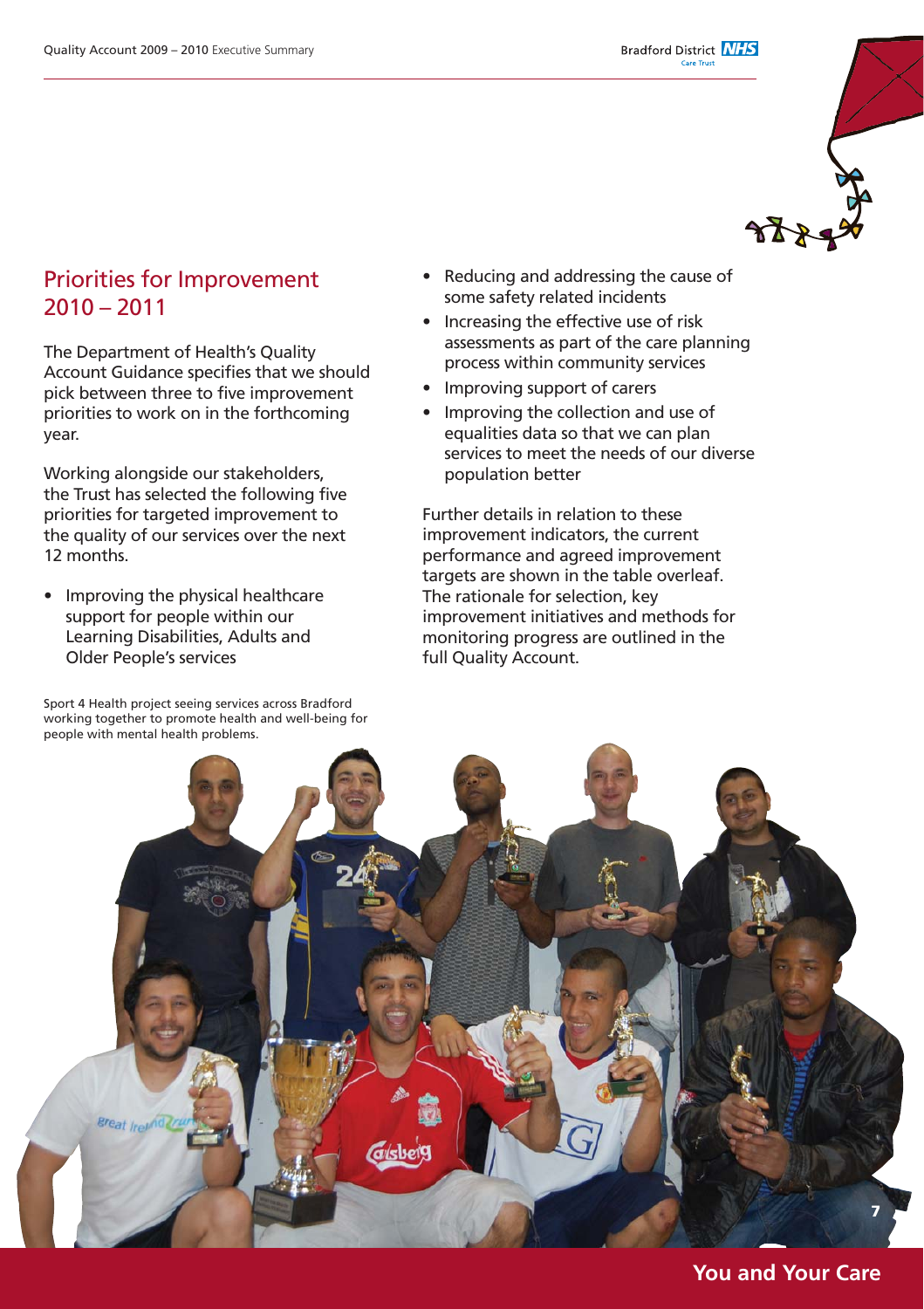#### Table 2

| <b>Improvement Indicator</b>                                                                                                                                                                                                              | <b>Current Performance as at 31.3.2010</b>                                                                     | <b>Agreed Improvement</b><br>Target                                                                        |  |  |  |
|-------------------------------------------------------------------------------------------------------------------------------------------------------------------------------------------------------------------------------------------|----------------------------------------------------------------------------------------------------------------|------------------------------------------------------------------------------------------------------------|--|--|--|
| <b>Effectiveness</b>                                                                                                                                                                                                                      |                                                                                                                |                                                                                                            |  |  |  |
| Physical Health Checks within Learning Disabilities, Adults and Older People's Services                                                                                                                                                   |                                                                                                                |                                                                                                            |  |  |  |
| Number of learning<br>disability clients in<br>residential, respite and<br>nursing home beds with a<br><b>Health Action Plan</b>                                                                                                          | 70%                                                                                                            | 100%                                                                                                       |  |  |  |
| % of clients that receive<br>physical health checks in<br>Adult and Older People's<br>wards                                                                                                                                               | 80%                                                                                                            | 100%                                                                                                       |  |  |  |
| <b>Safety</b>                                                                                                                                                                                                                             |                                                                                                                |                                                                                                            |  |  |  |
|                                                                                                                                                                                                                                           | Reducing and addressing the number of safety related incidents                                                 |                                                                                                            |  |  |  |
| Level of Slips, Trips and<br>Falls Trust wide<br>(All incidents involving<br>patients)                                                                                                                                                    | 1122                                                                                                           | Reduction of 10%                                                                                           |  |  |  |
| Number of reported<br>incidents where service<br>users detained under the<br>Mental Health Act are<br>absent without leave<br>(Trust wide)                                                                                                | 64                                                                                                             | Reduction of 10%                                                                                           |  |  |  |
|                                                                                                                                                                                                                                           | Increase the effective use of risk assessments as part of the Care Planning Process within Community Services. |                                                                                                            |  |  |  |
| Incidence of documented<br>Risk Assessment within<br><b>Community Services</b>                                                                                                                                                            | 60%                                                                                                            | 100%                                                                                                       |  |  |  |
| <b>Patient Experience</b>                                                                                                                                                                                                                 |                                                                                                                |                                                                                                            |  |  |  |
| Improve support of carers                                                                                                                                                                                                                 |                                                                                                                |                                                                                                            |  |  |  |
| % of carers offered a<br>carers assessment<br>n.b. Low Secure Services<br>are not included                                                                                                                                                | 30%                                                                                                            | 63%                                                                                                        |  |  |  |
| Improve the collection and use of equalities data                                                                                                                                                                                         |                                                                                                                |                                                                                                            |  |  |  |
| % of service user record with<br>completed religion / belief                                                                                                                                                                              | <b>Unavailable</b>                                                                                             | 100%                                                                                                       |  |  |  |
| % of service user record<br>with a completed record<br>of a person's disability<br>Note: this has previously<br>been recorded with<br>narrow disability<br>categories                                                                     | 1.5%                                                                                                           | The improvement<br>target is to ensure<br>comprehensive data<br>collection facility in<br>place within RiO |  |  |  |
| % of service user record<br>with a completed ethnic<br>group. Note: 'completed<br>ethnic group' is a record<br>with a valid entry. Empty<br>field, 'not known' and 'not<br>stated' are invalid and so<br>are not counted within<br>this % | 93.3%                                                                                                          | 100%                                                                                                       |  |  |  |



Please note that these figures were collected on the dates listed above and as a result of time delay in paper based systems e.g. incident reporting, may be slightly under the final 'to date' figures.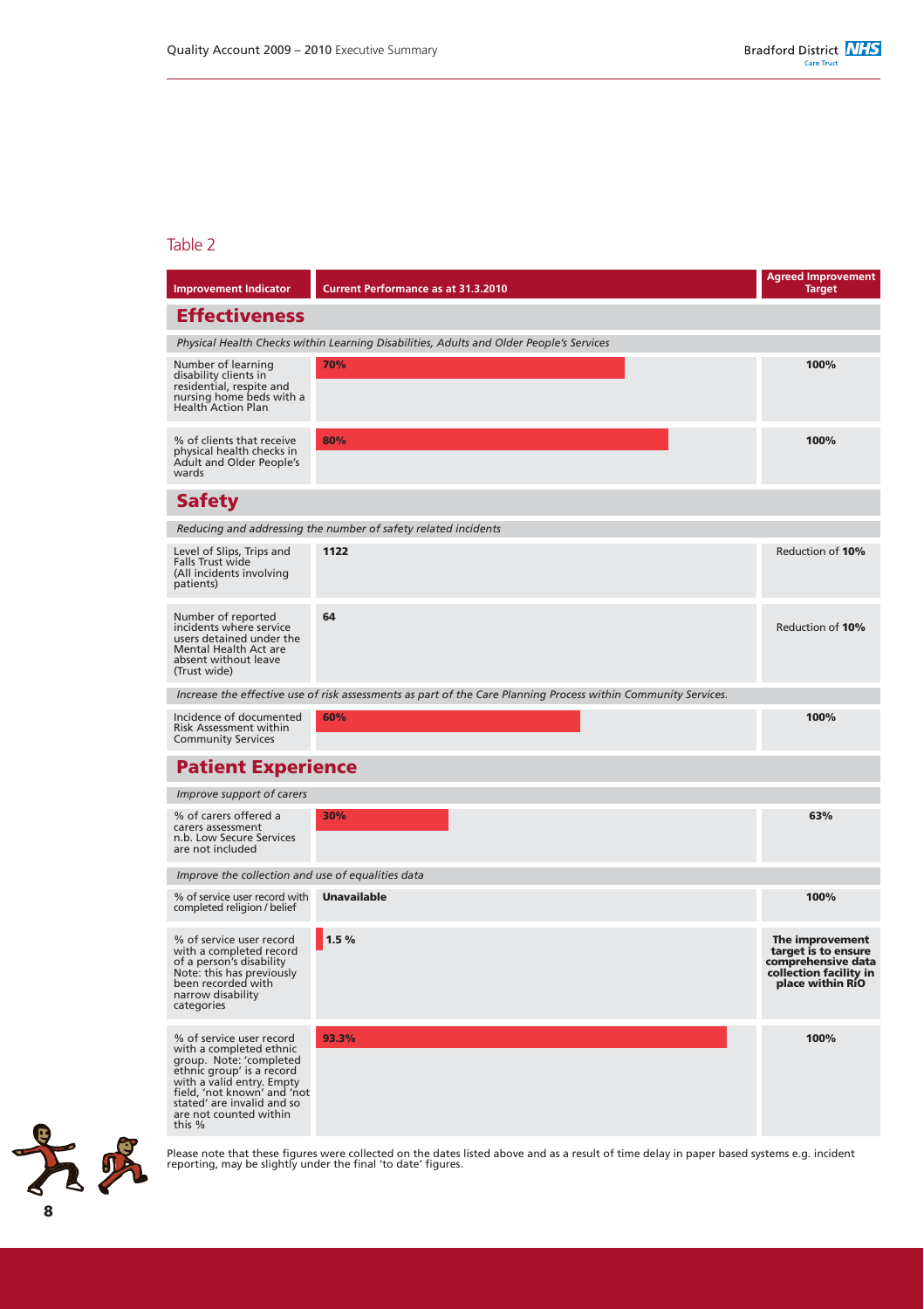

### Participation in Clinical Audits

The Trust undertakes a full programme of audit on clinical and social care performance which is reported to the Trust Board by the Service Governance Committee. We are committed to this programme as we believe that it enables clinicians, managers, service users, carers, the community and commissioners to understand and demonstrate how we are delivering high quality care in line with recommended standards. It also provides data to enable quality improvements to be made where there are quality gaps.

The Quality Account provides details of our involvement in the following:

- National audits
- Commissioning for Quality and Innovation (CQUIN) audits
- Commissioner requested audits
- Local audits

The Trusts Audit Department along with our Involvement Team are working together to continue to support and develop effective service user and carer involvement in audit activity.

### **Clinical Research**

We believe that research is a key driver for improving quality care. During 2009 the Trust launched a Research and Development Strategy to increase its participation in research and create an organisational framework for involvement in research activity. The Trust works in collaboration with the West Yorkshire Comprehensive Local Research Network and the Quality Account provides a break down of our research involvement.

### **Data Quality**

The Trust is committed to ensuring that the data we are using to measure our performance is accurate and used comprehensively across the Trust, this includes breaking down data into equality strand groups.

#### **Registration Status**

The Trust is required to register with the Care Quality Commission and its current registration status is "registration without conditions" (the best possible outcome).

Additionally the Trust is required to register against a set of requirements on infection control and healthcare acquired infection. The Trust was registered again "without conditions" and has continued to implement a number of actions to further develop the systems in place during 2009/10.

#### **Annual Health Check Results**

Bradford District Care Trust (like all NHS Trusts) receives an annual health check score from the Care Quality Commission. This includes assessment of how well we meet the Standards for Better Health, our performance against a set of targets and our financial performance.

The Trust has seen a steady improvement in results over the last three years as follows:

#### Table 3

| Year    | Quality 'score' | Use of resources 'score' |  |  |
|---------|-----------------|--------------------------|--|--|
| 2008/09 | Good            | Good                     |  |  |
| 2007/08 | Good            | Fair                     |  |  |
| 2006/07 | Fair            | Fair                     |  |  |



**9**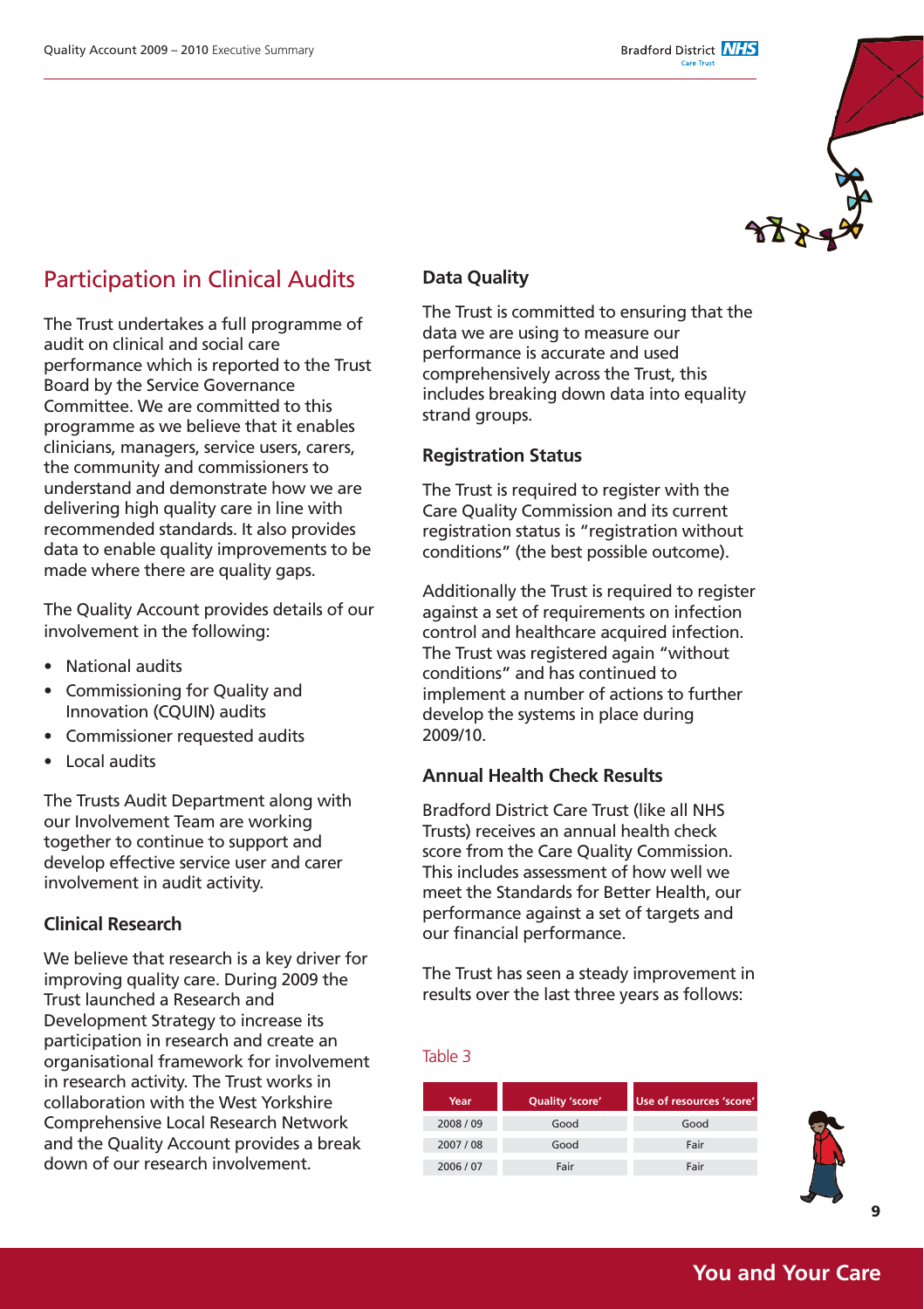### **Statements from our Partners**

As part of the assurance system for the Quality Account we are required to ask our Local Involvement Networks, Overview and Scrutiny Committees and Primary Care Trust to make a comment on our Quality Account. We were delighted to receive supportive comments from these organisations as to the content of our Quality Account and to note their positive comments regarding our engagement process. Their full comments can be found within the Quality Account.

#### **Moving Forward**

We are delighted to publish our Quality Account for 2009/10 as this provides a platform for us to celebrate the areas the organisation has excelled at whilst also recognising the areas requiring improvement.

We are grateful for the way in which our stakeholders have worked with us in identifying these improvement targets and will strive to make progress in all these areas to ensure that we are delivering high quality care across all our services. Progress in relation to the priorities for improvement and quality indicators will be reported and reviewed routinely at Service Governance Committee, a formal sub group of Trust Board and we will continue to ensure that stakeholders are involved in reviewing and commenting on our progress.

The full Quality Account and 'easy read' version can be downloaded from http://www.bdct.nhs.uk/communications/ne ws/publications/quality-account.php



Partnership projects such as the Jewels aim to improve physical health of people who use our services.



Michael Smith our Vice Chair at one of our 'Involving You' events which encourages feedback to help improve our services.